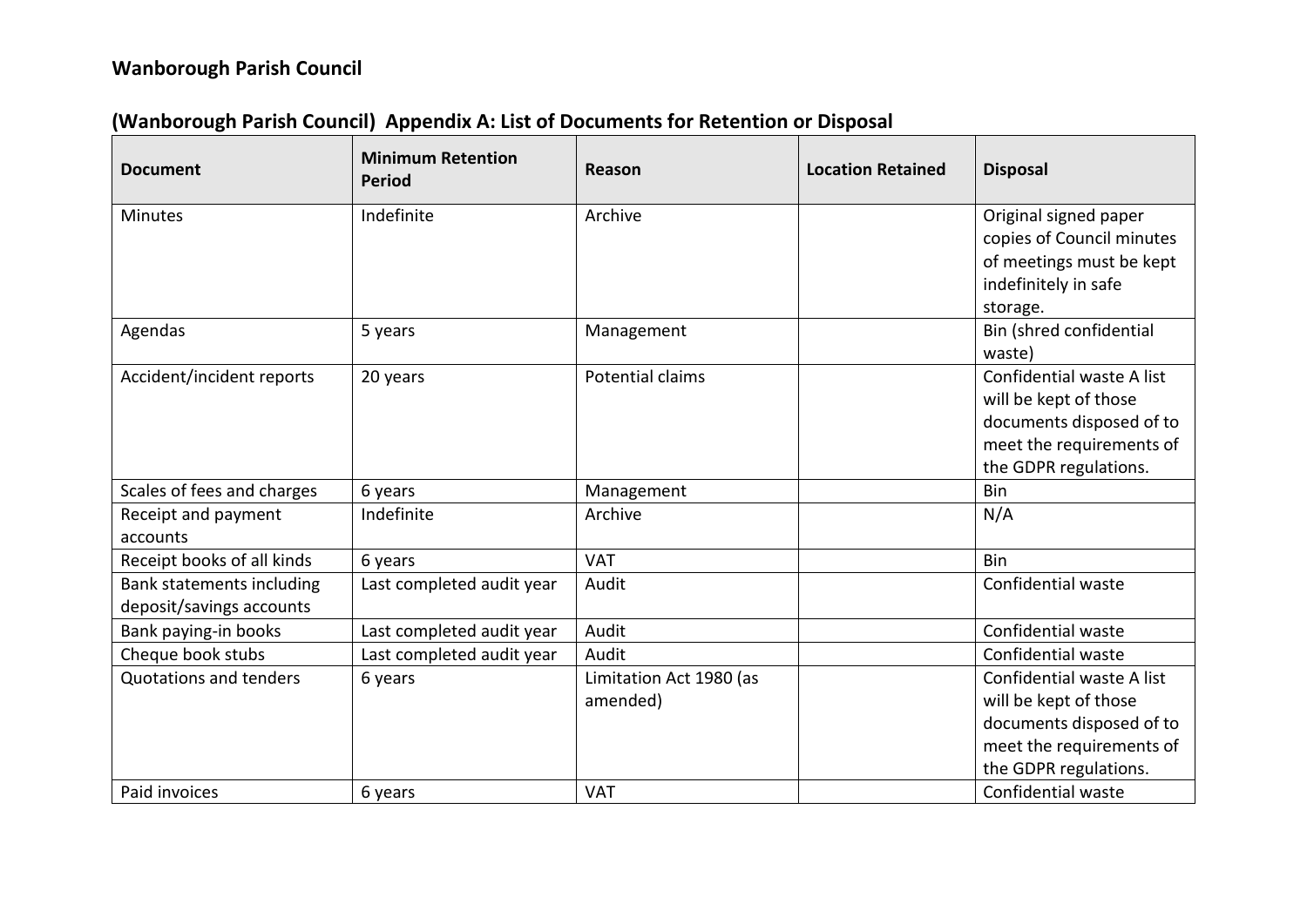| <b>Document</b>                                                  | <b>Minimum Retention</b><br><b>Period</b>                               | <b>Reason</b>                                                                                  | <b>Location Retained</b> | <b>Disposal</b>                                                                                                                      |
|------------------------------------------------------------------|-------------------------------------------------------------------------|------------------------------------------------------------------------------------------------|--------------------------|--------------------------------------------------------------------------------------------------------------------------------------|
| Paid cheques                                                     | 6 years                                                                 | Limitation Act 1980 (as<br>amended)                                                            |                          | Confidential waste                                                                                                                   |
| VAT records                                                      | 6 years generally but 20<br>years for VAT on rents                      | <b>VAT</b>                                                                                     |                          | Confidential waste                                                                                                                   |
| Petty cash, postage and<br>telephone books                       | 6 years                                                                 | Tax, VAT, Limitation Act<br>1980 (as amended)                                                  |                          | Confidential waste                                                                                                                   |
| Timesheets                                                       | Last completed audit year<br>3 years                                    | Audit (requirement)<br>Personal injury (best<br>practice)                                      |                          | Bin                                                                                                                                  |
| Wages books/payroll                                              | 12 years                                                                | Superannuation                                                                                 |                          | Confidential waste                                                                                                                   |
| Insurance policies                                               | While valid (but see next<br>two items below)                           | Management                                                                                     |                          | Bin                                                                                                                                  |
| Insurance company names<br>and policy numbers                    | Indefinite                                                              | Management                                                                                     |                          | N/A                                                                                                                                  |
| Certificates for insurance<br>against liability for<br>employees | 40 years from date on<br>which insurance<br>commenced or was<br>renewed | The Employers' Liability<br>(Compulsory Insurance)<br>Regulations 1998 (SI 2753)<br>Management |                          | Bin                                                                                                                                  |
| Play Area equipment<br>inspection reports                        | 21 years                                                                |                                                                                                |                          |                                                                                                                                      |
| Investments                                                      | Indefinite                                                              | Audit, Management                                                                              |                          | N/A                                                                                                                                  |
| Title deeds, leases,<br>agreements, contracts                    | Indefinite                                                              | Audit, Management                                                                              |                          | N/A                                                                                                                                  |
| Members' allowances<br>register                                  | 6 years                                                                 | Tax, Limitation Act 1980<br>(as amended)                                                       |                          | Confidential waste. A list<br>will be kept of those<br>documents disposed of to<br>meet the requirements of<br>the GDPR regulations. |
| Information from other<br>bodies                                 | Retained for as long as it is<br>useful and relevant                    |                                                                                                |                          | Bin                                                                                                                                  |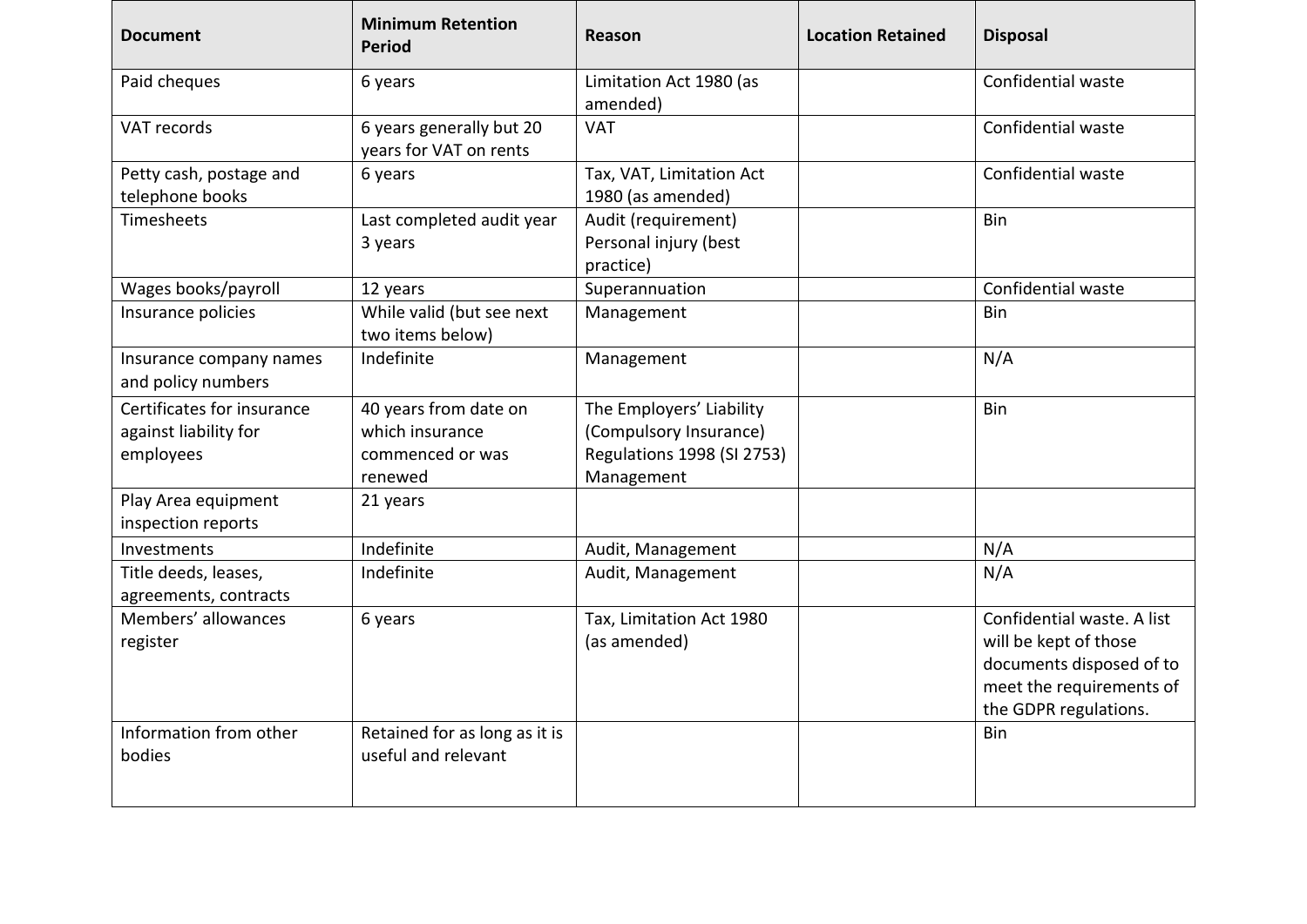| <b>Document</b>                                                            | <b>Minimum Retention</b><br>Period                                                                                       | Reason                                                                                                                                                                                                                                                                                                 | <b>Location Retained</b> | <b>Disposal</b>   |
|----------------------------------------------------------------------------|--------------------------------------------------------------------------------------------------------------------------|--------------------------------------------------------------------------------------------------------------------------------------------------------------------------------------------------------------------------------------------------------------------------------------------------------|--------------------------|-------------------|
| e.g. circulars from county<br>associations, NALC, principal<br>authorities |                                                                                                                          |                                                                                                                                                                                                                                                                                                        |                          |                   |
| Local/historical information                                               | Indefinite - to be securely<br>kept for benefit of the<br>Parish                                                         | Councils may acquire<br>records of local interest<br>and accept gifts or records<br>of general and local<br>interest in order to<br>promote the use for such<br>records (defined as<br>materials in written or<br>other form setting out<br>facts or events or<br>otherwise recording<br>information). |                          | N/A               |
| Magazines and journals                                                     | Council may wish to keep<br>its own publications<br>For others retain for as<br>long as they are useful and<br>relevant. |                                                                                                                                                                                                                                                                                                        |                          | Bin if applicable |
|                                                                            | <b>Record-keeping</b>                                                                                                    |                                                                                                                                                                                                                                                                                                        |                          |                   |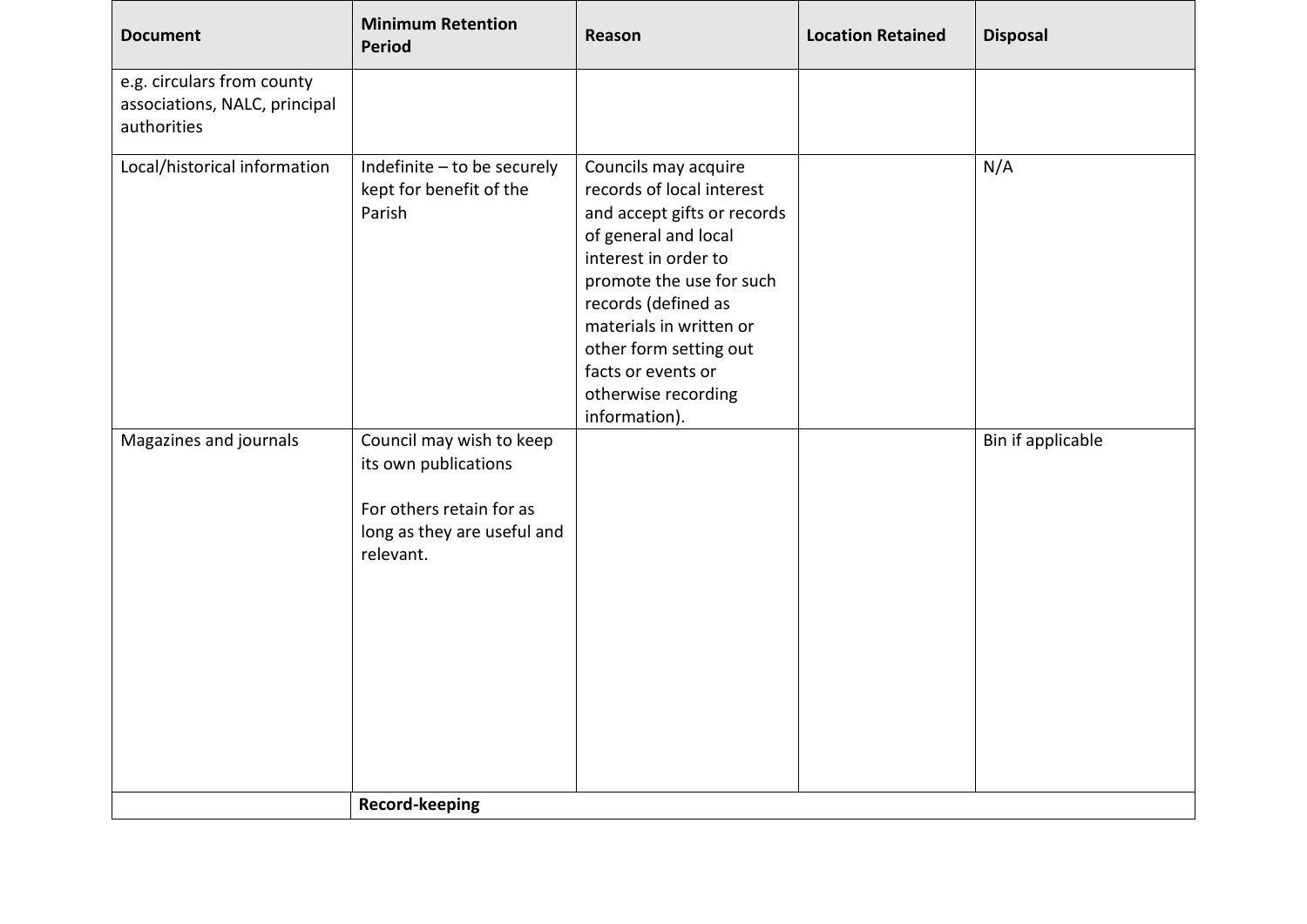| <b>Document</b>                                                                                                                                                                                                     | <b>Minimum Retention</b><br><b>Period</b>                                                                                                                                                                                                                                                                                                                  | <b>Reason</b>                                                                                                                                                                                                                                                        | <b>Location Retained</b> | <b>Disposal</b>                                                                                                                                                                                                                                                |
|---------------------------------------------------------------------------------------------------------------------------------------------------------------------------------------------------------------------|------------------------------------------------------------------------------------------------------------------------------------------------------------------------------------------------------------------------------------------------------------------------------------------------------------------------------------------------------------|----------------------------------------------------------------------------------------------------------------------------------------------------------------------------------------------------------------------------------------------------------------------|--------------------------|----------------------------------------------------------------------------------------------------------------------------------------------------------------------------------------------------------------------------------------------------------------|
| To ensure records are easily<br>accessible it is necessary to<br>comply with the following:<br>A list of files stored in<br>cabinets will be kept<br>Electronic files will be<br>saved using relevant file<br>names | The electronic files will be<br>backed up periodically on a<br>portable hard drive and<br>also in the cloud-based<br>programme supplied by<br>the Council's IT company.                                                                                                                                                                                    | Management                                                                                                                                                                                                                                                           |                          | Documentation no longer<br>required will be disposed<br>of, ensuring any<br>confidential documents<br>are destroyed as<br>confidential waste.<br>A list will be kept of those<br>documents disposed of to<br>meet the requirements of<br>the GDPR regulations. |
| General correspondence                                                                                                                                                                                              | Unless it relates to specific<br>categories outlined in the<br>policy, correspondence,<br>both paper and electronic,<br>should be kept.<br>Records should be kept for<br>as long as they are needed<br>for reference or<br>accountability purposes, to<br>comply with regulatory<br>requirements or to protect<br>legal and other rights and<br>interests. | Management                                                                                                                                                                                                                                                           |                          | Bin (shred confidential<br>waste)<br>A list will be kept of those<br>documents disposed of to<br>meet the requirements of<br>the GDPR regulations.                                                                                                             |
| Correspondence relating to<br>staff                                                                                                                                                                                 | If related to Audit, see<br>relevant sections above.<br>Should be kept securely<br>and personal data in<br>relation to staff should not<br>be kept for longer than is<br>necessary for the purpose<br>it was held. Likely time<br>limits for tribunal claims<br>between 3-6 months                                                                         | After an employment<br>relationship has ended, a<br>council may need to retain<br>and access staff records<br>for former staff for the<br>purpose of giving<br>references, payment of<br>tax, national insurance<br>contributions and<br>pensions, and in respect of |                          | Confidential waste<br>A list will be kept of those<br>documents disposed of to<br>meet the requirements of<br>the GDPR regulations.                                                                                                                            |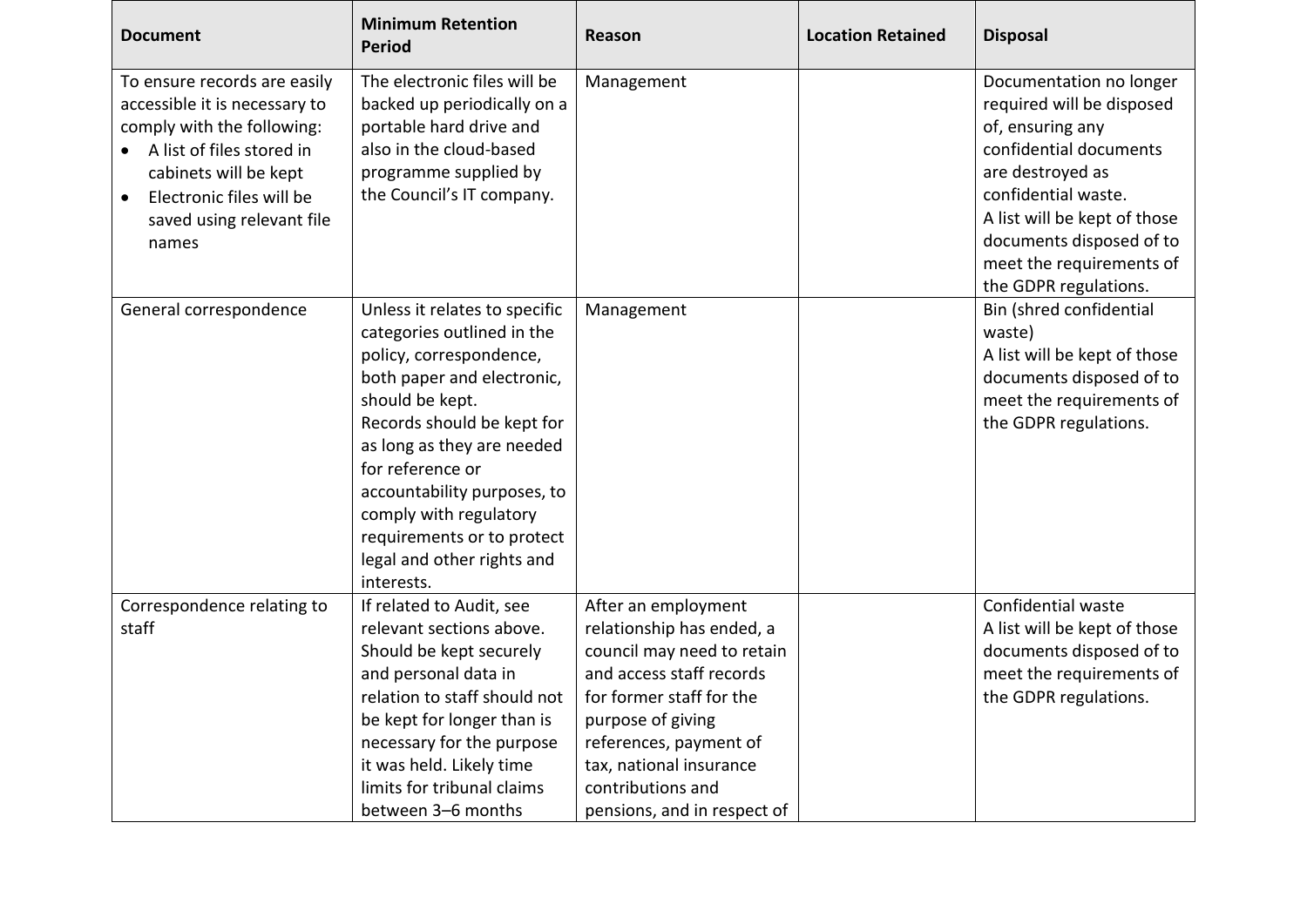| <b>Document</b>             | <b>Minimum Retention</b><br><b>Period</b>                                                                                                                                                                                                                                                                                                                                                                                                               | Reason                                                             | <b>Location Retained</b> | <b>Disposal</b>            |  |
|-----------------------------|---------------------------------------------------------------------------------------------------------------------------------------------------------------------------------------------------------------------------------------------------------------------------------------------------------------------------------------------------------------------------------------------------------------------------------------------------------|--------------------------------------------------------------------|--------------------------|----------------------------|--|
|                             | Recommend this period be<br>for 3 years                                                                                                                                                                                                                                                                                                                                                                                                                 | any related legal claims<br>made against the council.              |                          |                            |  |
|                             |                                                                                                                                                                                                                                                                                                                                                                                                                                                         |                                                                    |                          |                            |  |
|                             |                                                                                                                                                                                                                                                                                                                                                                                                                                                         |                                                                    |                          |                            |  |
|                             |                                                                                                                                                                                                                                                                                                                                                                                                                                                         |                                                                    |                          |                            |  |
|                             | Documents from legal matters, negligence and other torts<br>Most legal proceedings are governed by the Limitation Act 1980 (as amended). The 1980 Act provides that<br>legal claims may not be commenced after a specified period. Where the limitation periods are longer than<br>other periods specified the documentation should be kept for the longer period specified. Some types of<br>legal proceedings may fall within two or more categories. |                                                                    |                          |                            |  |
|                             |                                                                                                                                                                                                                                                                                                                                                                                                                                                         | If in doubt, keep for the longest of the three limitation periods. |                          |                            |  |
| Negligence                  | 6 years                                                                                                                                                                                                                                                                                                                                                                                                                                                 |                                                                    |                          | Confidential waste. A list |  |
|                             |                                                                                                                                                                                                                                                                                                                                                                                                                                                         |                                                                    |                          | will be kept of those      |  |
|                             |                                                                                                                                                                                                                                                                                                                                                                                                                                                         |                                                                    |                          | documents disposed of to   |  |
|                             |                                                                                                                                                                                                                                                                                                                                                                                                                                                         |                                                                    |                          | meet the requirements of   |  |
|                             |                                                                                                                                                                                                                                                                                                                                                                                                                                                         |                                                                    |                          | the GDPR regulations.      |  |
| Defamation                  | 1 year                                                                                                                                                                                                                                                                                                                                                                                                                                                  |                                                                    |                          | Confidential waste. A list |  |
|                             |                                                                                                                                                                                                                                                                                                                                                                                                                                                         |                                                                    |                          | will be kept of those      |  |
|                             |                                                                                                                                                                                                                                                                                                                                                                                                                                                         |                                                                    |                          | documents disposed of to   |  |
|                             |                                                                                                                                                                                                                                                                                                                                                                                                                                                         |                                                                    |                          | meet the requirements of   |  |
|                             |                                                                                                                                                                                                                                                                                                                                                                                                                                                         |                                                                    |                          | the GDPR regulations.      |  |
| Contract                    | 6 years                                                                                                                                                                                                                                                                                                                                                                                                                                                 |                                                                    |                          | Confidential waste. A list |  |
|                             |                                                                                                                                                                                                                                                                                                                                                                                                                                                         |                                                                    |                          | will be kept of those      |  |
|                             |                                                                                                                                                                                                                                                                                                                                                                                                                                                         |                                                                    |                          | documents disposed of to   |  |
|                             |                                                                                                                                                                                                                                                                                                                                                                                                                                                         |                                                                    |                          | meet the requirements of   |  |
|                             |                                                                                                                                                                                                                                                                                                                                                                                                                                                         |                                                                    |                          | the GDPR regulations.      |  |
| Leases                      | 12 years                                                                                                                                                                                                                                                                                                                                                                                                                                                |                                                                    |                          | Confidential waste.        |  |
| Sums recoverable by statute | 6 years                                                                                                                                                                                                                                                                                                                                                                                                                                                 |                                                                    |                          | Confidential waste.        |  |